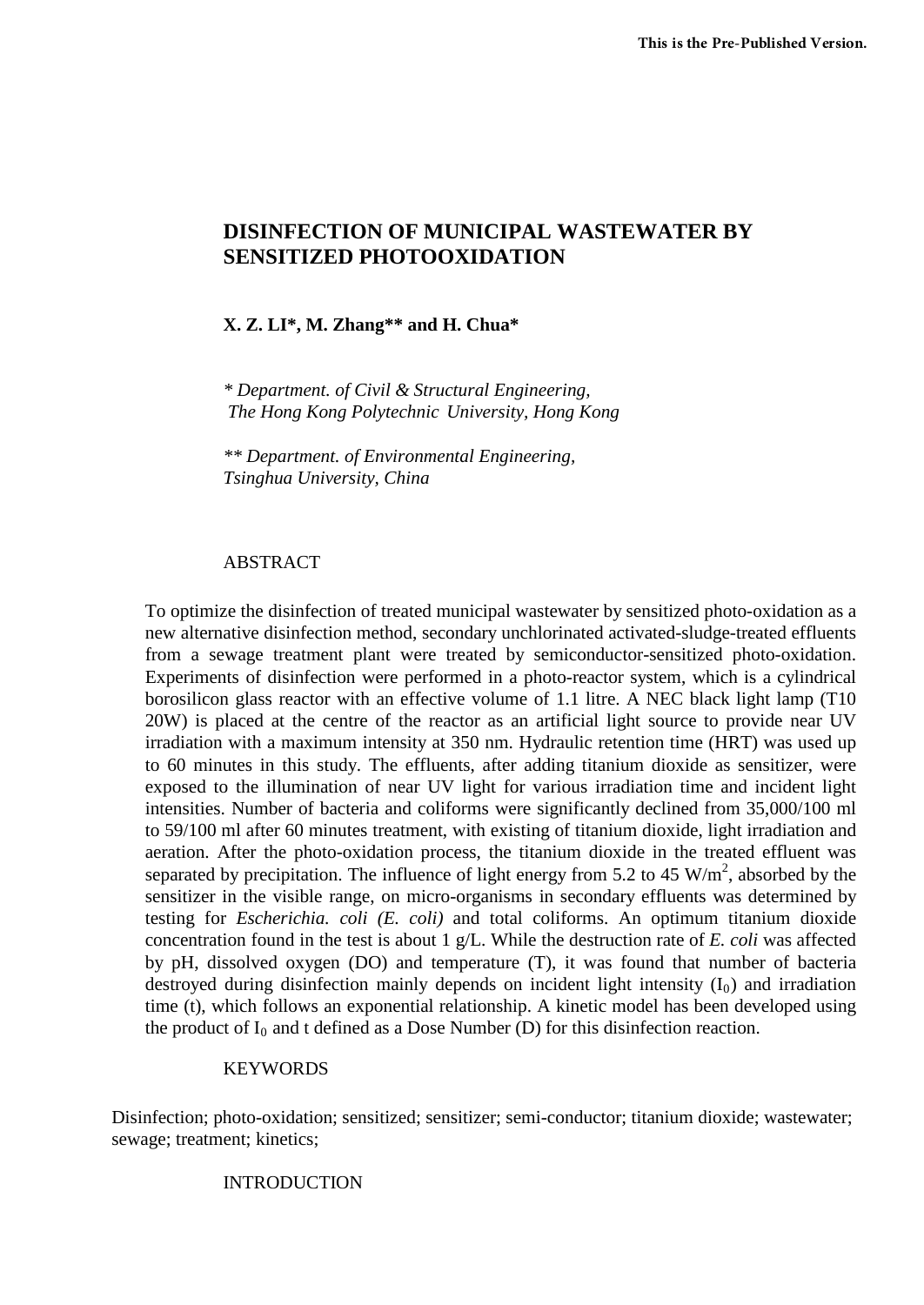Disinfection of water or wastewater by chlorine or ozone has now been done for about one hundred years. However some chlorine residuals in water are toxic to many aquatic organisms, and some byproducts of chlorination in water such as trihalomethane (THM) may be carcinogenic. To avoid adding chemicals to the drinking water and wastewater, disinfection by UV rays, the specific photochemical reaction with the nucleic acids of the microorganisms, has been growing in recent years. UV disinfection is one of the alternatives which has generated considerable interest. There is little evidence to suggest that UV disinfection of water and wastewater produces potentially hazardous by-products. However, the cost of UV irradiation is relatively high when compared with chlorination.

Since the role of sunlight in modifying organic compounds in the environment has been recognised, a newly developed photochemical technology, called the sensitised photo-oxidation reaction, is based upon the wavelength range of irradiation close to sunlight, using a sensitizer and molecular oxygen system. (Li, et al., 1992; Matthews, 1986; Ollis, et al., 1990).

In the semiconductor-sensitised photo-oxidation process, metal chalocogenide semiconductors (TiO<sub>2</sub>,  $Z_n$ O, C<sub>d</sub>S, WO<sub>3</sub>, and S<sub>n</sub>O<sub>2</sub>) have been utilised widely in photocatalytic processes destined for energy production (formation of chemical fuels) and degradation of environmental contaminants via light-induced redox reactions at the semiconductor/solution interface. These are light-induced redox reactions involving the generation of conduction band electrons and valence band holes by near UV illumination of the semiconductor material with suitable bandgap light energy. The  $TiO<sub>2</sub>$ is the most popularly used semiconductor for photo-oxidation purpose, due to its non-toxic, insoluble, comparatively cheap and high photoactivity (Matthews, 1991). Various studies on semiconductor sensitised photodegradation have been released since the mid 70's, in which titanium dioxide powder was used as the most popular sensitizer in slurry suspension or coated on the surface of reactors. In this heterogeneous reaction, titanium dioxide as sensitizer can be easily separated from treated wastewater by precipitation. This method has been intensively investigated for the degradation of many nonbiodegradable organics such as halogenated organics in synthetic aqueous solution and natural water systems (Matthews, 1986; Pruden and Ollis, 1983)

However, the disinfection capabilities of semiconductor-sensitised photo-oxidation have only been investigated by only limited studies. Ireland, et al. (1993) performed an experiment in which titanium dioxide in the anatase crystalline form was used as a photocatalyst to generate hydroxyl radicals in a flow-through water reactor and pure cultures of *E. coli* in dechlorinated tap water were tested. A rapid cell death was observed with both pure cultures and members of the indigenous flora in a natural water sample. A study using diffuse-light emitting optical fibbers (DLEOFs) was carried out for disinfection of *E. coli* indicated that the use of DLEOFs should provide a generally applicable method for photodisinfection of water supplies. (Matsunaga and Okochi, 1995).

This research project was designed to fully investigate the disinfection rates of semiconductorsensitised photo-oxidation affected by operational parameters at a laboratory-scale with an aim of utilizing sunlight as a light source.

### METHODOLOGY

### Material and equipment

Secondary activated-sludge-treated effluents from a municipal wastewater treatment plant in Hong Kong were collected as wastewater samples and analysed for main characteristics including COD, BOD, pH, SS, number of *E. coli*, total coliforms and total bacteria, and stored at 4°C for use. To remove suspended solids prior to each experiment, the wastewater samples were filtered with filter papers of 1 µm, and *E. coli* and Total coliforms in the filtrate were counted as initial cell densities for tests. Titanium dioxide (TiO 2) was purchased from BDH with the grade of GPR and used as a sensitizer without any further purification. Concentrated slurries of  $TiO<sub>2</sub>$  was firstly prepared by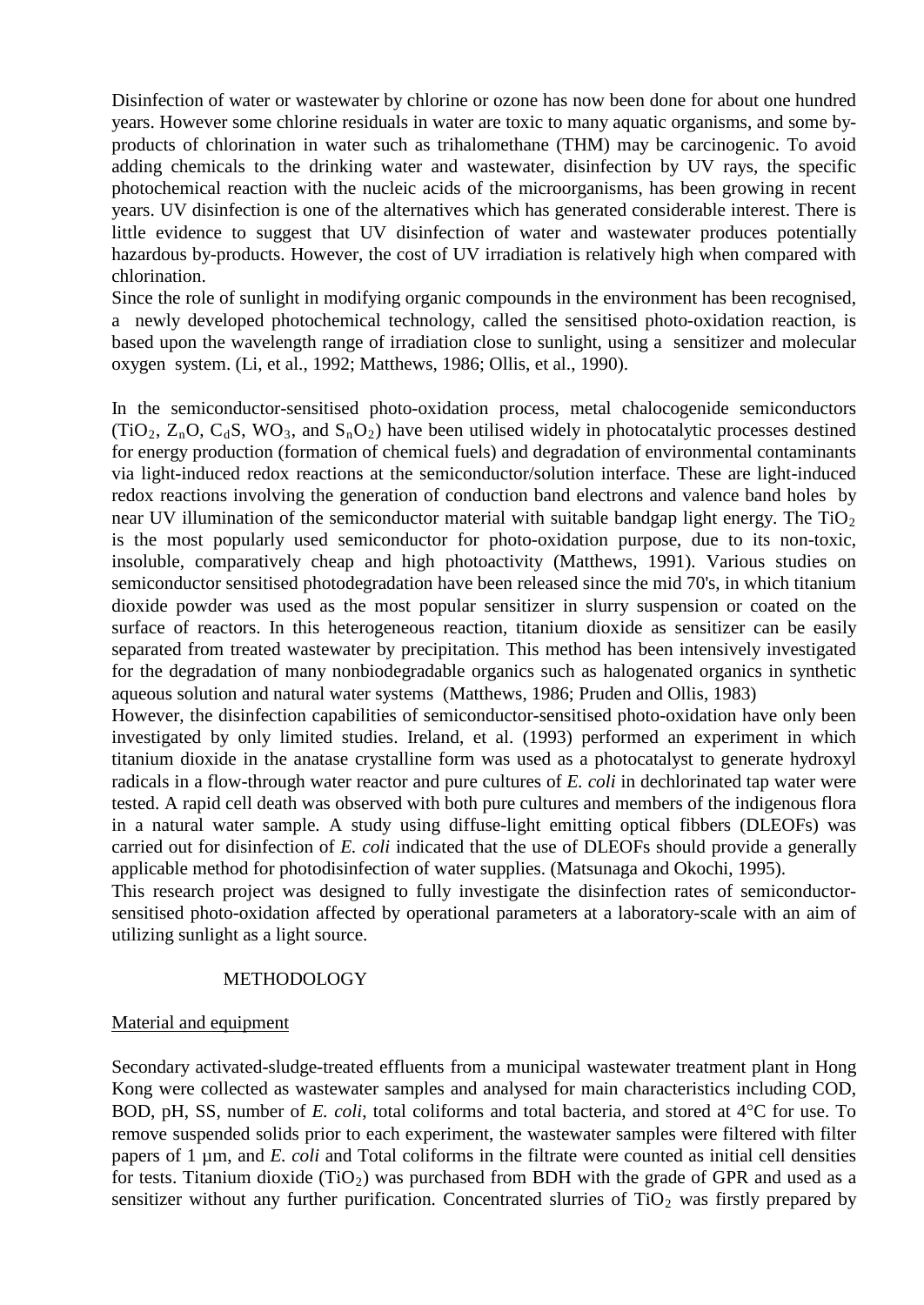mixing  $TiO<sub>2</sub>$  powder with distilled water and sonicated for 15 minutes. Then the sonicated slurries were diluted with filtered wastewater samples before each run.

Experiments of disinfection were performed in a photo-reactor system, which is a cylindrical borosilicon glass reactor with an effective volume of 1.1 litre. A NEC black light lamp (T10 20W) is placed at the centre of the reactor as an artificial light source to provide near UV irradiation with a maximum intensity at 350 nm. The wastewater slurry as influent was pumped into the reactor from an inlet at bottom and effluent was collected from an outlet at top. Hydraulic Retention Time (HRT) was used up to 60 minutes in this study.

### Analyses

To determine the destruction of bacteria in the tests, total coliforms and *E. coli* were counted as main analytical parameters by Membrane Methods which are recommended methods by Environmental Protection Department of Hong Kong (HKEPD).

### *(Figure 1. Sketch of a continuous flow photo-reactor system)*

For total coliforms tests, *m-Endo broth* was used as culture and samples were kept in an incubator at 35°C for 24 hours. For *E. coli* tests, membrane *laurel sulphate broth* was used as culture and samples were kept in an incubator at 44.5°C for 24 hours.

### Experimental procedure

As the occurrence of *E. coli* in water is regarded as an important indicator of water pollution from the faeces of warm blooded animals, the survival of *E. coli* in the water exposed to the photooxidation reaction should be measured. Samples of effluent containing added sensitizer  $TiO<sub>2</sub>$ , were pumped into the photo-oxidation reactor and exposed to illumination of the UV lamp for different irradiation periods under continuous aeration. When the desired amount of irradiation was reached, the samples were collected from outlet of the reactor and examined for *E. coli* and total coliforms. Control samples were run simultaneously either in the dark in an incubator at  $44^{\circ}$ C with TiO<sub>2</sub>, or exposed to illumination without a sensitizer,. After exposure, the  $TiO<sub>2</sub>$  was separated from the effluent by two hours precipitation.

### RESULTS AND DISCUSSION

### Preliminary study

For a feasibility test, the filtered effluent samples were pumped to the reactor from bottom and remained for a maximum period of 60 minutes. Reaction conditions were kept as  $pH = 6.9$ ; temperature = 21°C, Concentration of TiO<sub>2</sub> = 2 g/L, incident light intensity = 45 W/m<sup>2</sup>, DO = 8.34 mg/L. To determine essential conditions for an effective disinfection, tests were carried out in three different combinations of aeration only, aeration with UV irradiation, and aeration , UV irradiation with present of  $TiO<sub>2</sub>$ . During the three runs, samples were collected at 0, 10, 20, 30, 40, 50, 60 The results from first two tests indicate that the remaining of the *E. coli* was still more than 80 % of initial cell density after a 60 minutes treatment in the reaction with aeration only and there was a significant reduction of *E. coli* in the reaction with aeration plus UV irradiation in which number of *E. coli* was declined from 3500/100 ml to 200/100 ml (94.3% removal) after 60 minute treatment. minutes in each run and the remaining of *E. coli* were counted and shown in Figure 2 as below: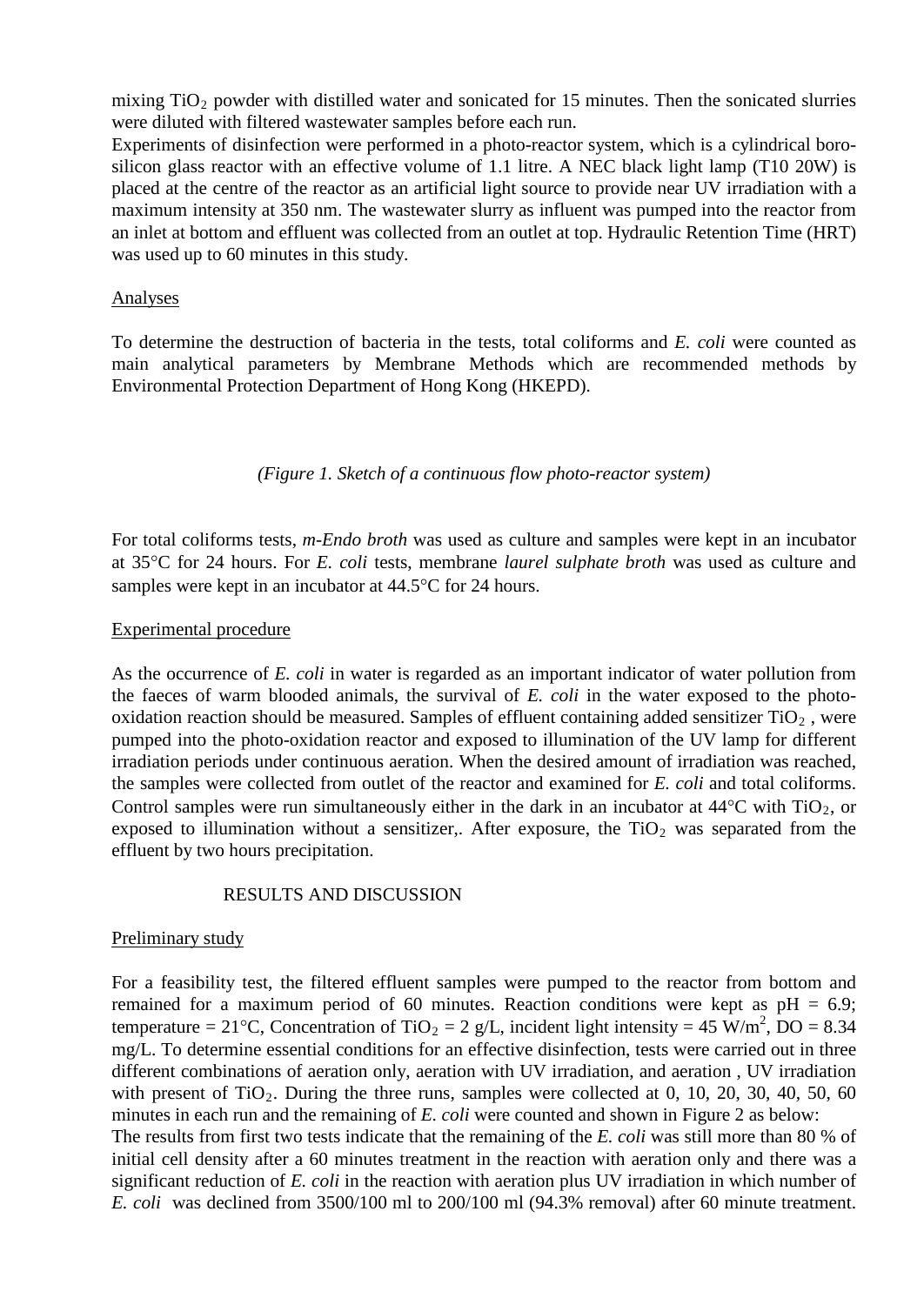It is believed that the reduction of *E. coli* was mainly caused by a near UV irradiation such as dyeoff of bacteria in maturation ponds. In third run, wastewater sample was aerated and irradiated by UV light with existing of  $TiO<sub>2</sub>$  for same period.

#### *(Figure 2. Removal of E. coli in different reacting conditions)*

The results show that the reduction rate of *E. coli* was significantly faster than that in the treatment without  $TiO<sub>2</sub>$  and the residue of *E. coli* was declined to 59/100 ml which can meet the HKEPD standard for discharged effluent. It implies that a mechanism of UV irradiation combined with photo-oxidation can significantly enhance the destruction of bacteria during the treatment. For the disinfection caused by UV irradiation, the efficiency mainly depends on the intensity and wavelength of UV light provided. For the disinfection caused by sensitized photo-oxidation reaction, the efficiency will depend on light intensity, sensitizer concentration, dissolved oxygen concentration, pH and temperature. A further investigation was performed in following tests to determine the optimum reacting conditions.

### The optimum concentration of  $TiO<sub>2</sub>$

To find out the destruction rate of bacteria affected by the concentration of  $TiO<sub>2</sub>$  in the slurry, a set of runs were carried out in which the wastewater samples with same initial cell density were treated for 30 minutes with different  $TiO<sub>2</sub>$  concentrations from 0.1 g/L to 8 g/L. Both numbers of *E. coli* and total coliforms in the effluent from each run were counted as shown in Figure 3. It can be seen that increasing the concentration of  $TiO<sub>2</sub>$  slurry up to 2.0 g/L caused an increased die-off of the *E*. *coli* and total coliforms in the effluent. Over 89% destruction of E. coli organisms and 91% of total coliforms were achieved with 2.0 g/L of TiO<sub>2</sub> slurry after 30 minutes treatment. As the TiO<sub>2</sub> concentration increased further, the destruction of the *E. coli* and total coliforms in the effluent were less effective. It was implied that there is an optimum concentration of  $TiO<sub>2</sub>$  for the best results. The bactericidal effect was obtained by destructive oxidation and was not a mere  $TiO<sub>2</sub>$ sensitizer inhibition of coliforms growth. This fact was demonstrated when a sample of aerated effluent containing an *E. coli* concentration of  $7200/100$  ml and  $2.0$  g/L TiO<sub>2</sub> was incubated for 30 minutes at 44° C in the dark, and only insignificant changes in the *E. coli* density was observed.

*(Figure 3. Destruction of E. coli and Total Coliforms affected by Concentration of TiO2)*

### No. of *E. coli* remaining affected by incident light intensity

To determine the destruction rate of *E. coli* affected by light intensity, a set of runs were carried out in a beaker and incident light intensity was controlled by adjusting the distances between light source and the surface of the reaction solution in the beaker. From the experimental results, an exponential relationship between number of *E. coli* remaining and incident light intensity from 0 to  $17 \text{ W/m}^2$  has been implied by a linear relationship between log (No. of E. coli remaining) and incident light intensity shown in Figure 4.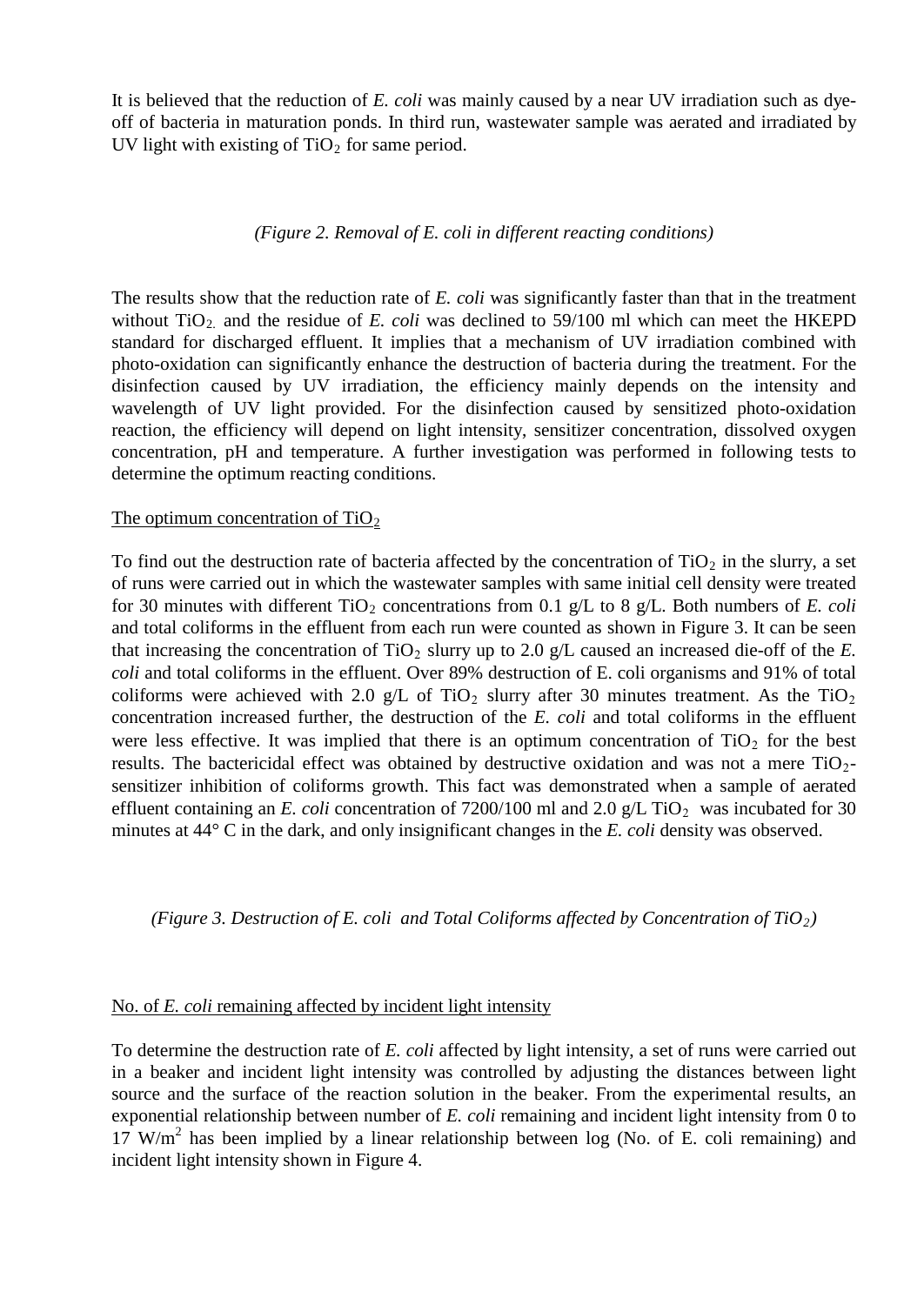Other tests were carried out in the continuous flow photo-reactor as shown in Figure 1 and the incident light intensity from the NEC blacklight lamp was  $45 \text{ W/m}^2$  which is close to a direct sunlight intensity from 35 to 45 W/m<sup>2</sup> in a clear day between winter and summer in Hong Kong area. Generally speaking, higher light intensity will proportionally increase the rate of bacteria destruction in the sensitized photo-oxidation reaction.

### *E. coli* remaining affected by dissolved oxygen concentration

#### *(Figure 5. Destruction of E. coli affected by DO concentration)*

To determine the *E. coli* removal affected by the concentration of dissolved oxygen, a series of constant DO concentrations during the reaction need to be carefully controlled, while the wastewater was intensively aerated with a mixed gas of  $N_2$  and  $O_2$  from nitrogen and oxygen cylinders and a saturated DO concentration proportional to  $O_2$  partial pressure inside the reactor was always reached. When a flow radio of  $N_2$  and  $O_2$  in the mixed gas was adjusted with two gas flowmeters, the partial pressure inside the reactor was under control which means DO concentrations can be controlled as required. The mechanism of the destruction of bacteria in this reaction consists of two approaches including near UV (between 300 - 400 nm) irradiation and sensitized photo-reaction. The results in Figure 5 show when DO concentration is below 1 mg/L, inactivity of the bacteria is limited due to the only function of UV irradiation. When DO concentration is increased to 4 - 5 mg/L, the destruction rate of *E. coli* was significantly enhanced due to an addition of sensitized photo-oxidation reaction. However, it was found that the energy input in the aeration system is not proportional to the destruction efficiency when it exceeds a critical value such as 5 mg/L. No further increase of destruction rate of *E. coli* was found, which implied a critical range of 4 - 5 mg/L should be controlled as an optimum condition. It is worthwhile noting that an effective photo-oxidation process should be achieved with a carefully controlled aeration system. In addition, it is considered that the aeration process also improves the contact between light source and the wastewater surface by means of mixing.

### *E. coli* remaining affected by initial cell density

Two samples with different initial cell densities  $(4.0x10^3/100 \text{ ml}$  and  $1.1x10^3/100 \text{ ml}$ ) were tested and the number of *E. coli* remaining were counted at different exposure time as shown in Figure 6. The final destruction rates of *E. coli* in both samples were 99.7% and 99.9% after a 60 minutes treatment. The sample with the lower initial cell density only showed a slightly higher destruction rate.

*(Figure 6. Destruction of E. coli affected by initial cell density)*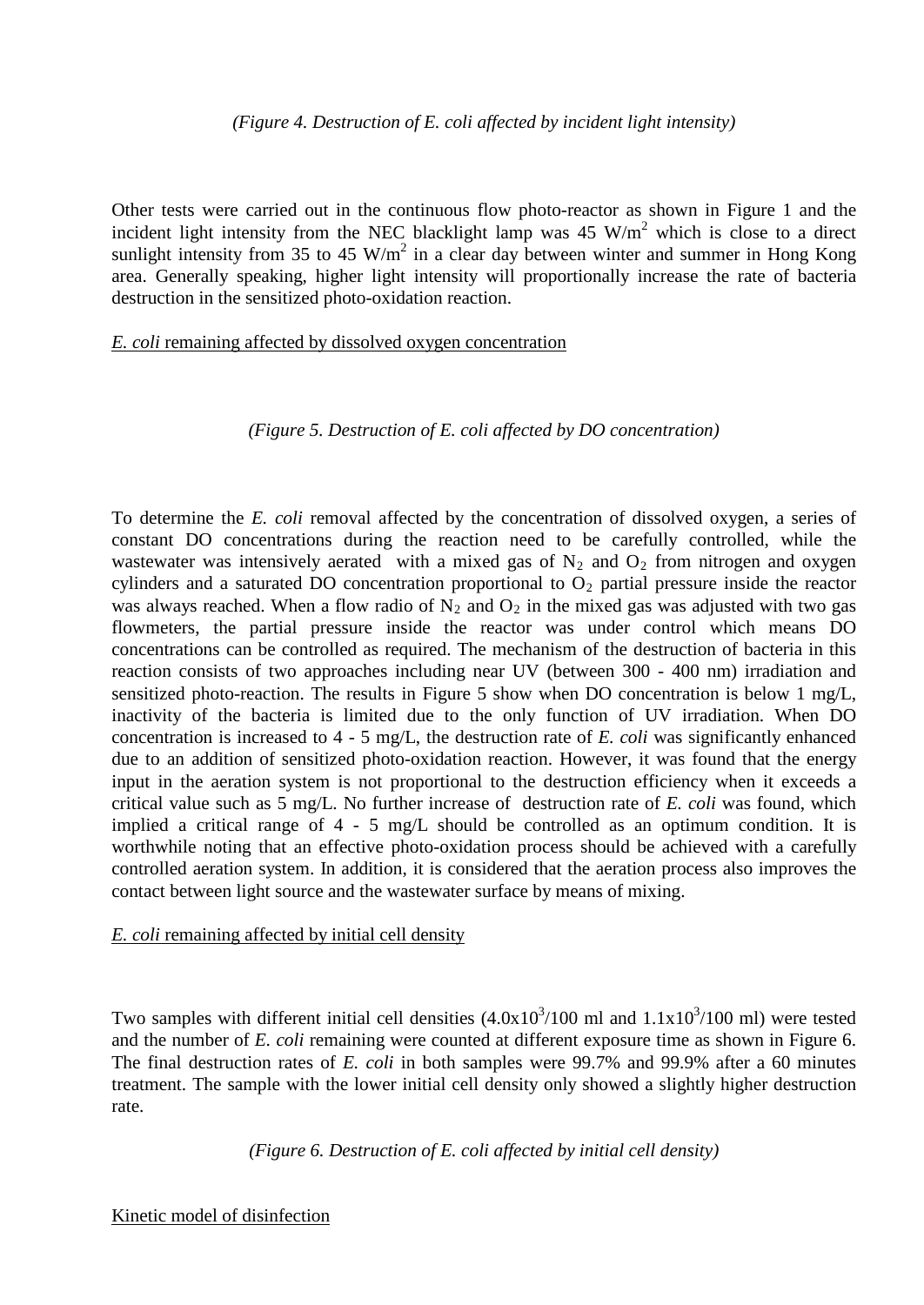When pH, aeration  $TiO<sub>2</sub>$  concentration are controlled within certain ranges, incident light intensity and exposure time become the most important parameters for this disinfection operation. To establish a kinetic model, the *E. coli* destruction is assumed to be a function of incident light intensity and the *E. coli* remaining in %, and follows a first order model as below:

*(Equation 1)*

where C is the number of *E. coli* remaining in the reaction,  $I_0$  is the incident light intensity (W/m<sup>2</sup>), and k is a constant

Hence, C can be expressed as follows;

*(Equation 2)* 

where  $C_0$  is initial number of E. coli and t is the exposure time (min)

It is necessary to define a Dose Number (D) with a unit of  $W/m^2$  min as the product of  $I_0$  and t, and the kinetic model will be expressed as follows:

*(Equation 3)*

*(Figure 7. Fitting of experimental data by the kinetic model)*

### **CONCLUSIONS**

Secondary effluents from the municipal wastewater treatment plant in Hong Kong were successfully disinfected using  $TiO<sub>2</sub>$ -sensitized photo-oxidation, and the number of *E. coli* and total coliforms were reduced to an acceptable level. An optimum concentration of  $TiO<sub>2</sub>$  found was about 2 g/L. Air aeration could enhance the rate of bacteria destruction in wastewater. It was found that number of bacteria destroyed during disinfection mainly depends on incident light intensity  $(I_0)$  and irradiation time (t), which follows an exponential relationship. A kinetic model has been developed using the product of  $I_0$  and t defined as a Dose Number (D) for this disinfection reaction. A further study is being carried in an outdoor reactor in order to utilize sunshine directly as a light energy source.

#### **REFERENCES**

- Al-Ekabi, H., and Serpone, N. (1988). Kinetic suites in heterogeneous photocatalysis. 1. Photocatalytic degradation of chlorinated phenols in aerated aqueous solutions over  $TiO<sub>2</sub>$ supported on a glass matrix. *J. Phys, Chem.* **92,** 5726.
- American Public Health Association (1989). Standard methods for the examination of water and wastewater. *17th ed. American Public Health Association*, Washington, DC.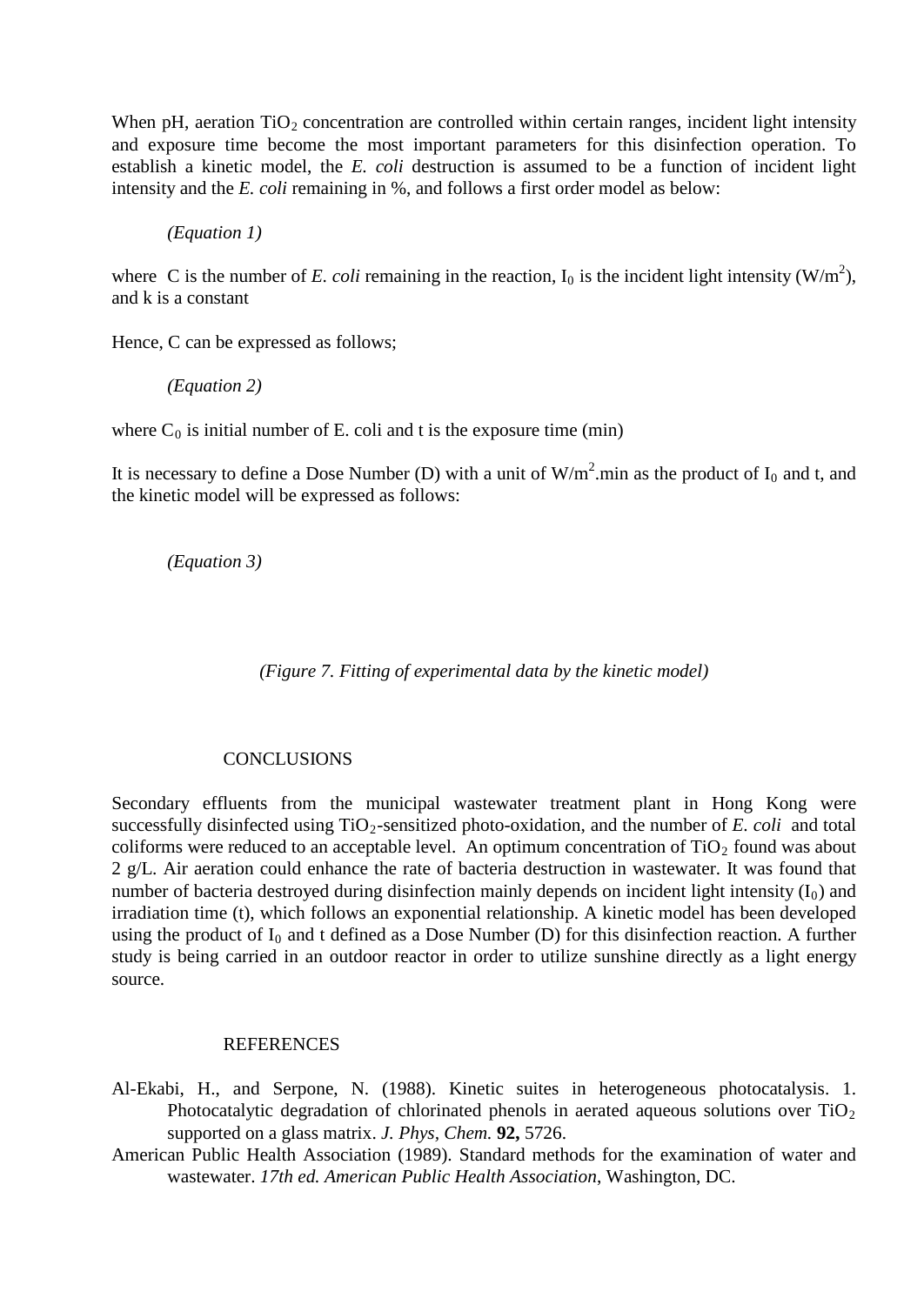- Barnes, D.; Coan, E.; Li, X. (1987). Catalyzed decomposition of chlordane*, Proceedings of Australia Second National Hazardous Waste Management Conference*. 1987, Nov. in Sydney
- Baxter, R.M. and Sutherland, D.A. (1984). Biochemial and photochemical processes in the degradation of chlorinated biphenyls. *Eviron. Sci. Technol*., **18**(8), 608-610.
- Faust, B.C. and Hoign, J. (1985). Photolysis of fe(III)-hadrozy complexes as sources of OH radicals in clouds, fog and rain, *Atmos. Environ*., **24**A, 79-89.
- Haag, W.R., and Hoign(, J. (1985). Photo-sensitized oxidation in natural water via OH radicals, *Chemosphere*, **14**, 1659-1671.
- Huang, P.C., Chengdi, D. and Tang, Z. (1993). Advanced chemical-oxidation: its present role and potential future in hazardous waste treatment, *Waste Management*, **13**, 361-377.
- Ireland, J. C.; Klostermann, P.; Rice, E. W.; Clark, R. M. (1993). Inactivation of escherichia coli by titanium dioxide photocatalytic oxidation, *Applied and Environmental Microbiology*, **59**(5) 1668 - 1670.
- Kormann, C., Bahnemann, D.W. and Hoffmann, M.R. (1991). Photolysis of chloroform and other organic molecules in aqueous TiO<sub>2</sub> suspensions, *Environ. Sci. Technol.*, **25**(3) 494 - 500.
- Li, X., FitzGerald, P. and Bowen, L. (1992). Sensitized photo-degradation of chlorophenols in a continuous flow reactor system, *Water Science and Technology*, **26**(1/2), 367-375.
- Magrini, K.A. and Webb, J.D. (1990). Photocatalytic decomposition of aqueous organic compounds as a function of solar irradiation intensity*, 1990 ASME International Solar Energy Conference*.
- Matthews, R. W. (1986). Photo-oxidation of organic material in aqueous suspensions of titanium dioxide, *Water Res*., **20**, 569-578.
- Matthews, R.W. (1989). Photocatalytic oxidation and adsorption of methylene blue on thin films of near-ultraviolet-illumination TiO2, *J. Chem. Soc*. *Faraday Trans*. *I*., **85**, 1291.
- Matthews, R.W. (1991). Phooxidative degredation of coloured organics in water using supported catalysts, *Water Research*, **25**(10), 1169-1176.
- Matsunaga, T. and Okochi, M. (1995). TiO<sub>2</sub>-Mediated photochemical disinfection of *Escherichia coli* using optical fibers, *Enciron. Sci. & Technol*, **29**(2), 501-505.
- Okamoto, K., Hondo, F., Itaya, A. and Kusabayashi, S. (1982). Kinetics of dye-sensitized photodegradation of aqueous phenol, *Jour. Of Chem. Eng. of Japan*, **15**(5), 368-375.
- Ollis, D. F., Hsiao, C. Y., and Lee C. L. (1984). Heterogeneous photoassisted catalysis: Conversions of perchloroethylene, dichloromethane, chloroacetic acids, and chlorobenzenes, *J. Catalysis*, **88**, 89-96.
- Ollis, D.F., Pelizzetti, E., and Serpone, N. (1991). Destruction of water contaminants*, Environ. Sci. Techno*., **25**, 1523-1529.
- Pruden, A. L. and Ollis, D. F. (1983). Degradation of chloroform by photoassisted heterogeneous catalysis in dilute aqueous suspensions of titanium dioxide, *Environ, Sci. Technol*, **17**(10), 628-631.
- Rinucci, L., Borgarello, E., Minero, C. and Pelizzetty, E. (1993). Treatment of industrial wastewaters by photocatalytic oxidation on TiO<sub>2</sub>, Proceedings of the 1st International *Conference on TiO2 Photocatalytic Purification and Treatment of Water and Air*, 585-594, Ontario, Canada, 8-13 Novermber 1992.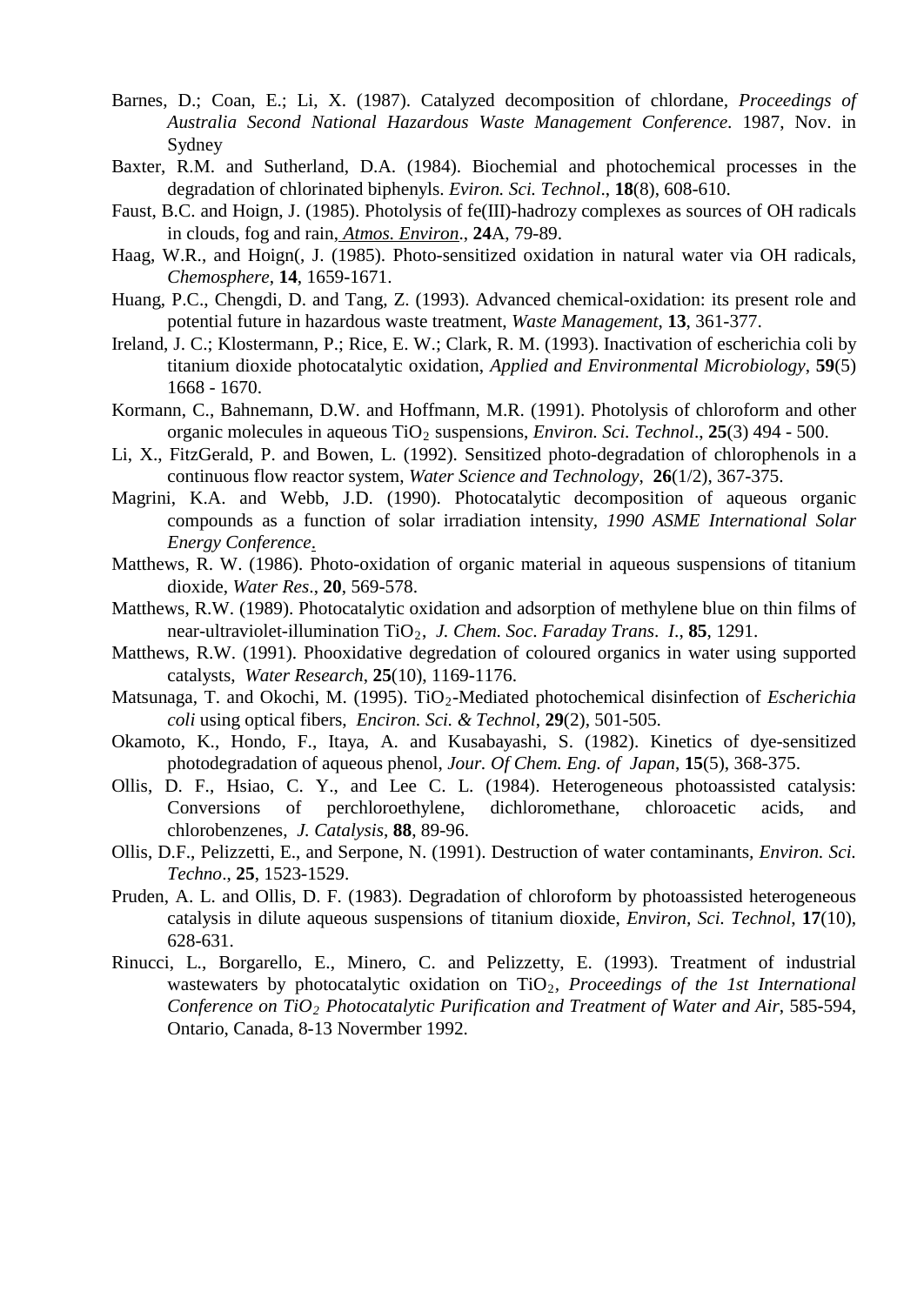

Figure 1. Sketch of a continuous flow photo-reactor system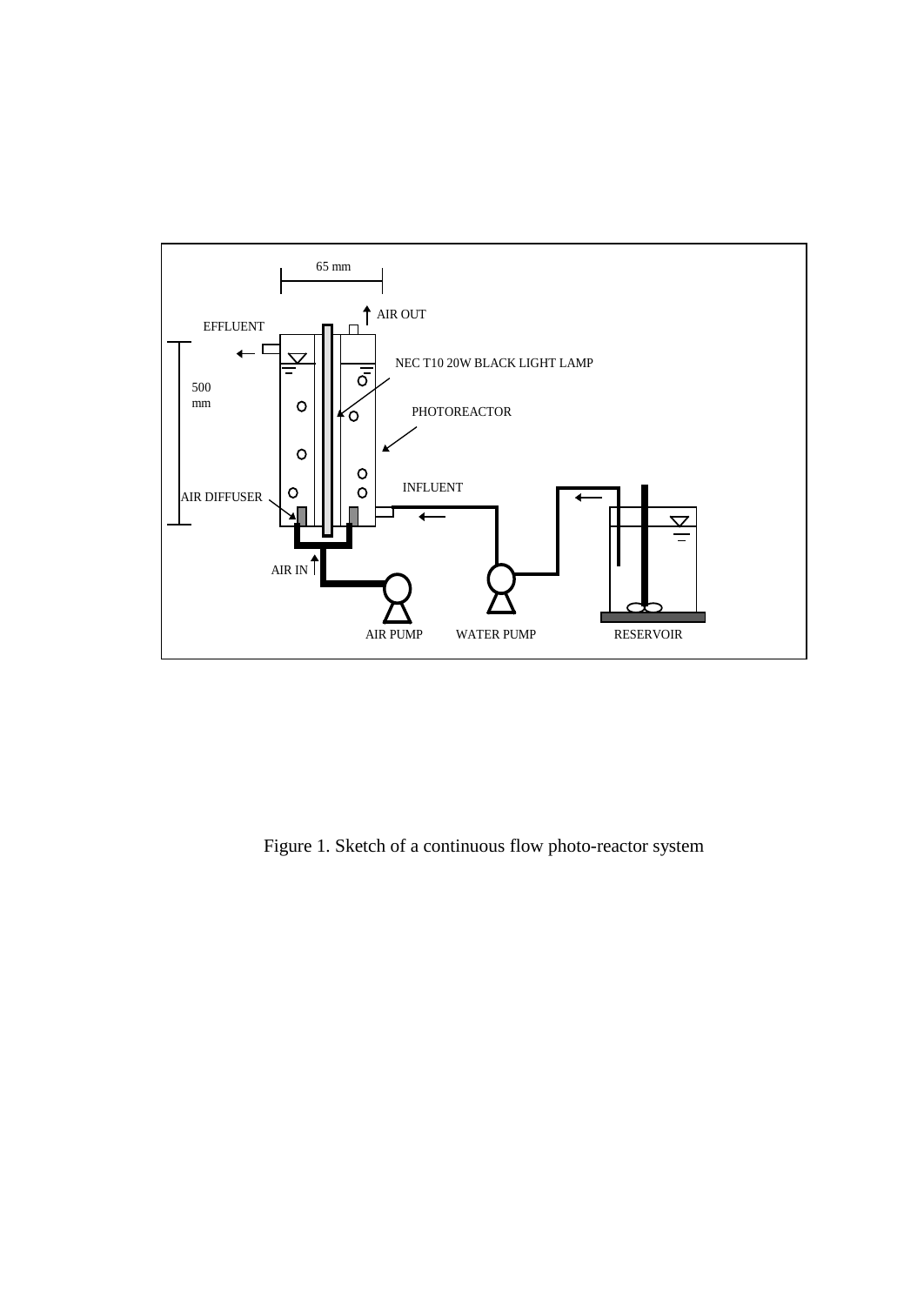

Figure 2. Removal of *E. coli* in different reacting conditions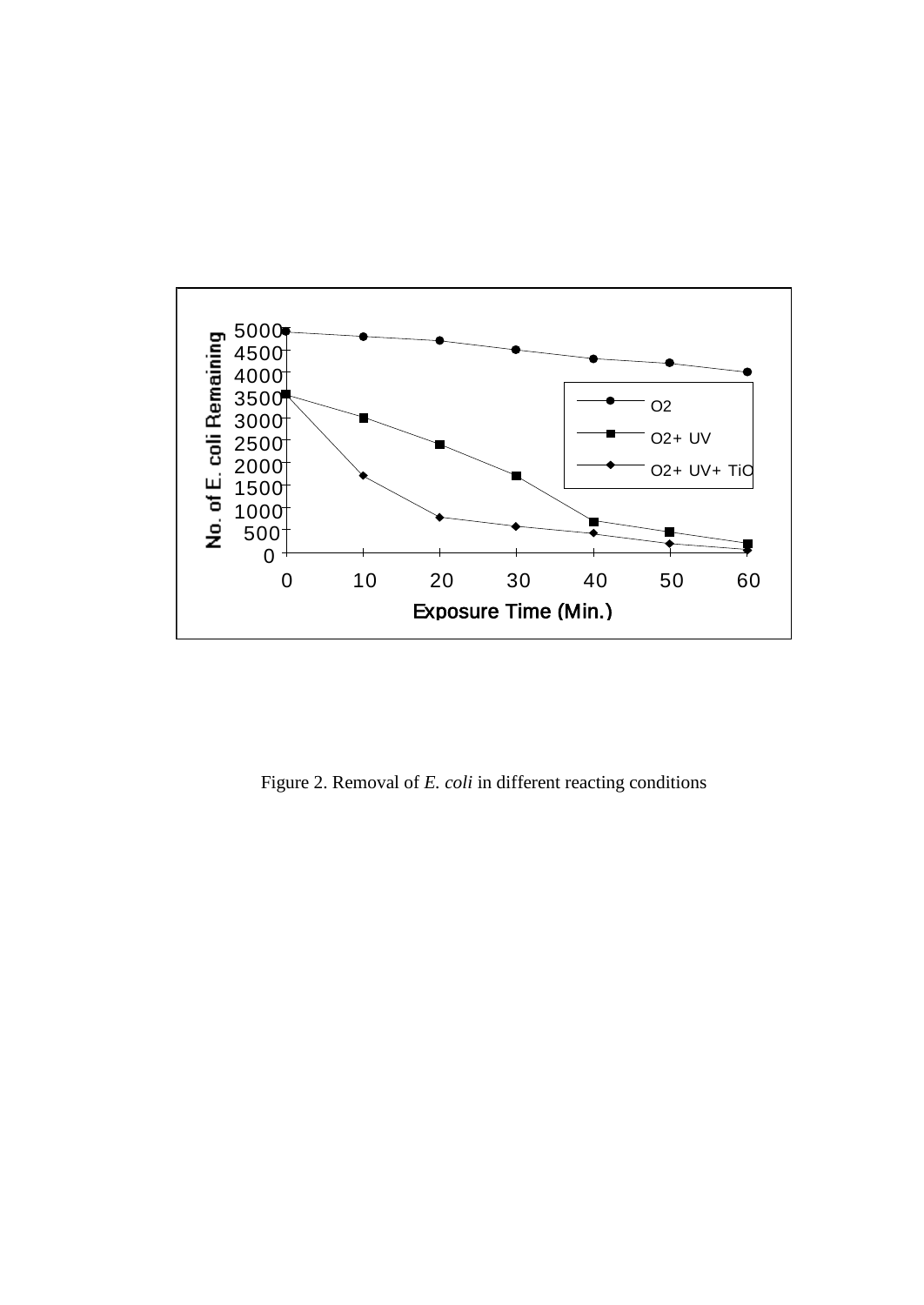

Figure 3. Destruction of *E. coli* and Total Coliforms affected by Concentration of TiO<sub>2</sub>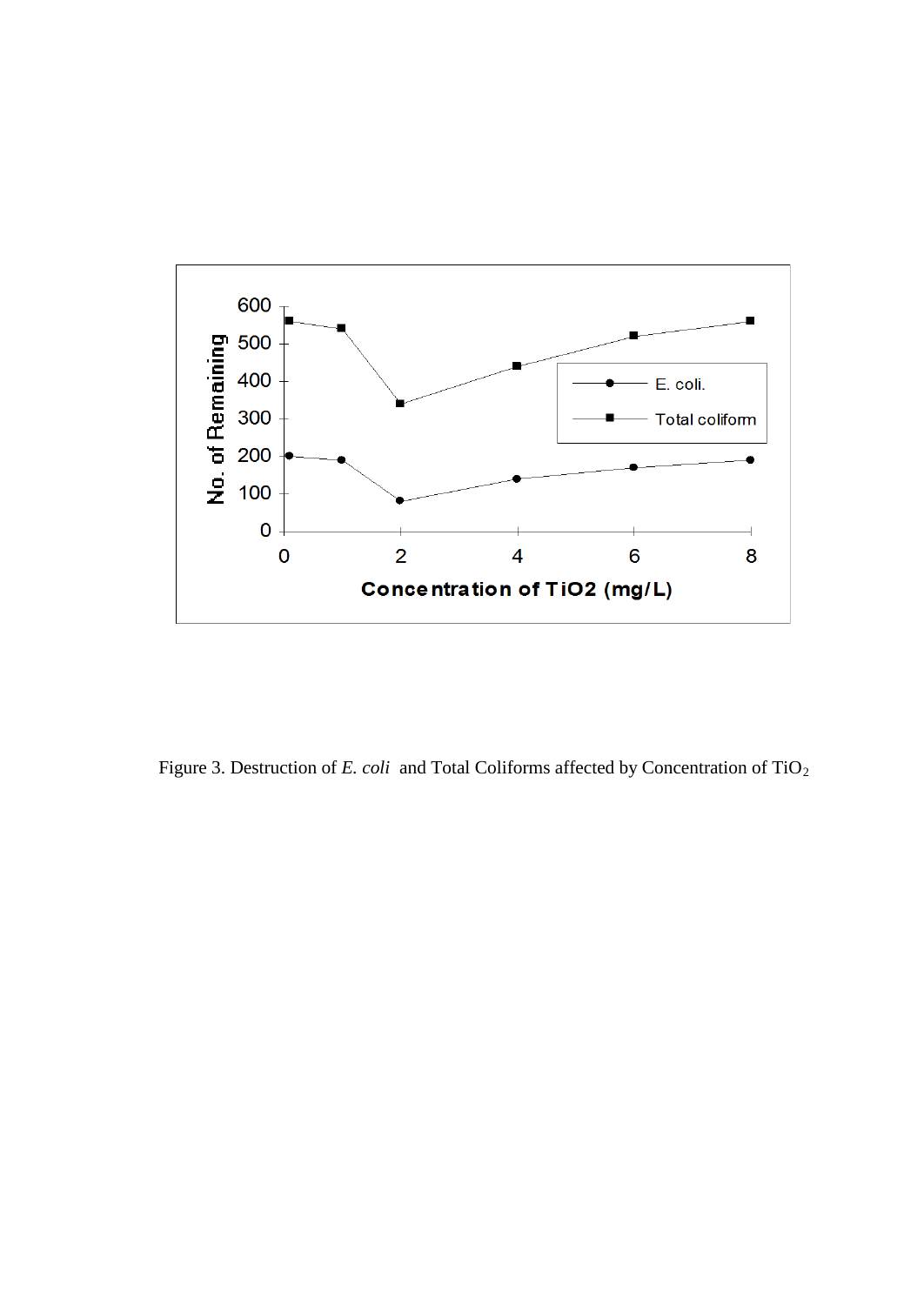

Figure 4. Destruction of *E. coli* affected by incident light intensity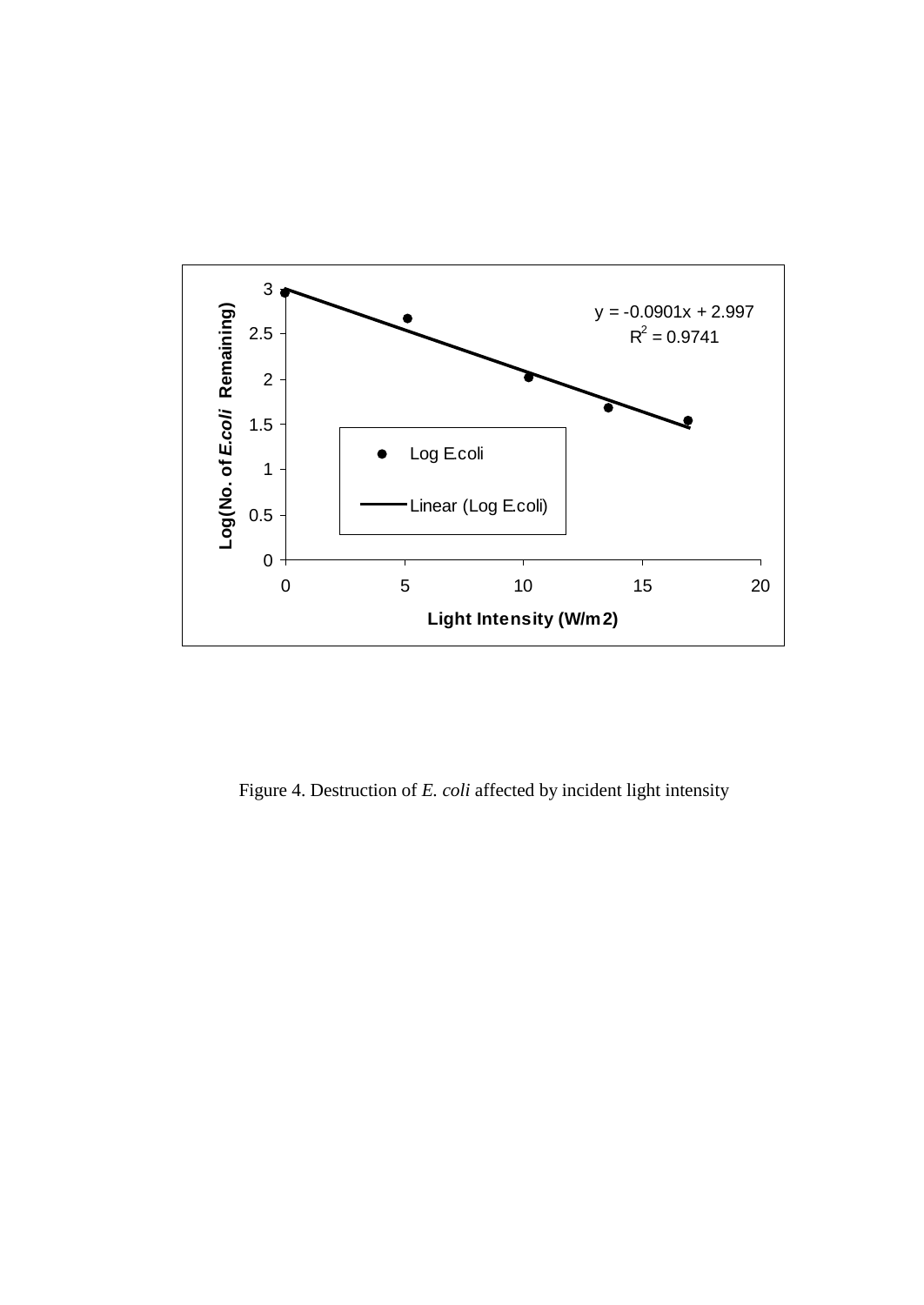

Figure 5. Destruction of *E. coli* affected by DO concentration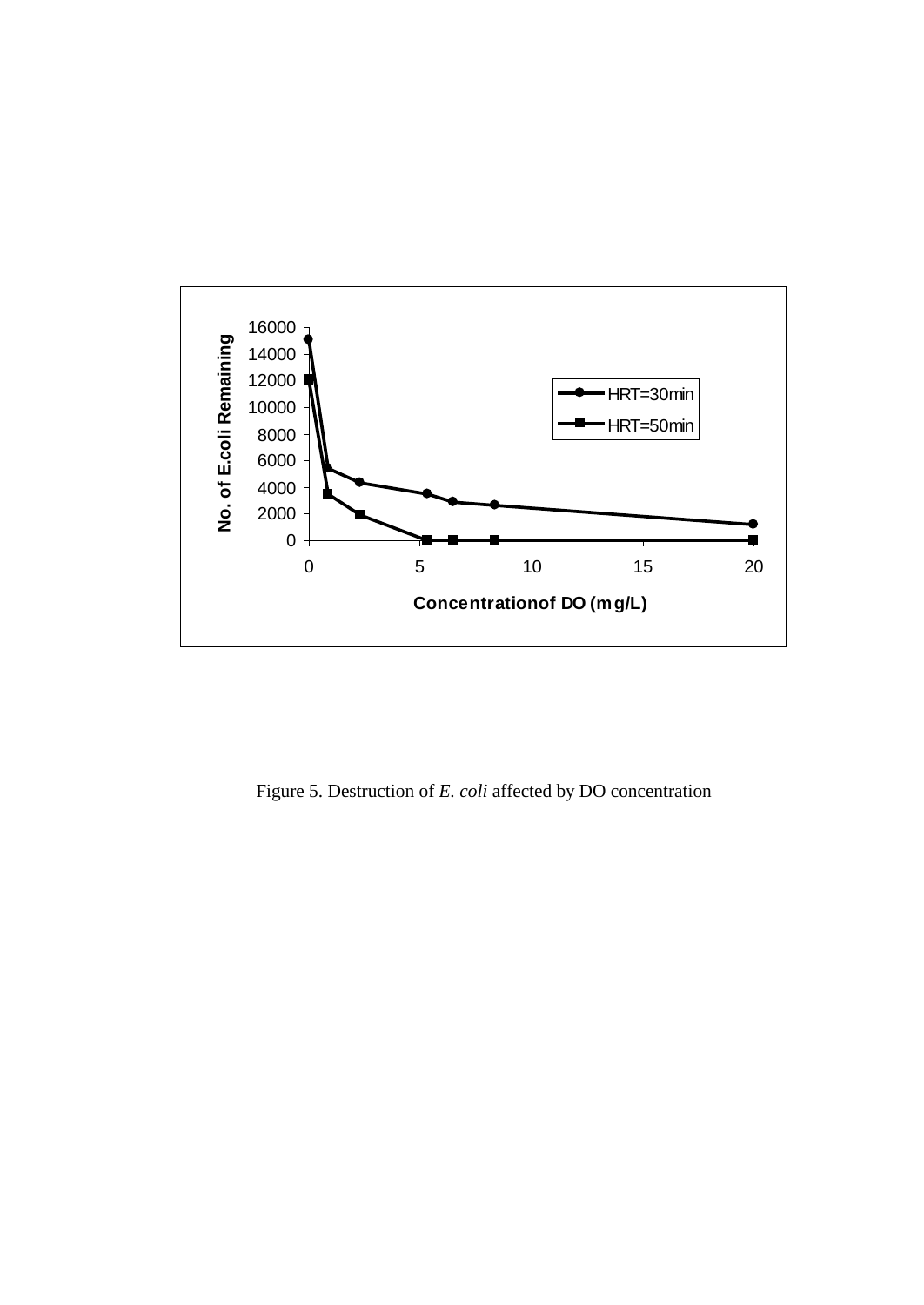

Figure 6. Destruction of *E. coli* affected by initial cell density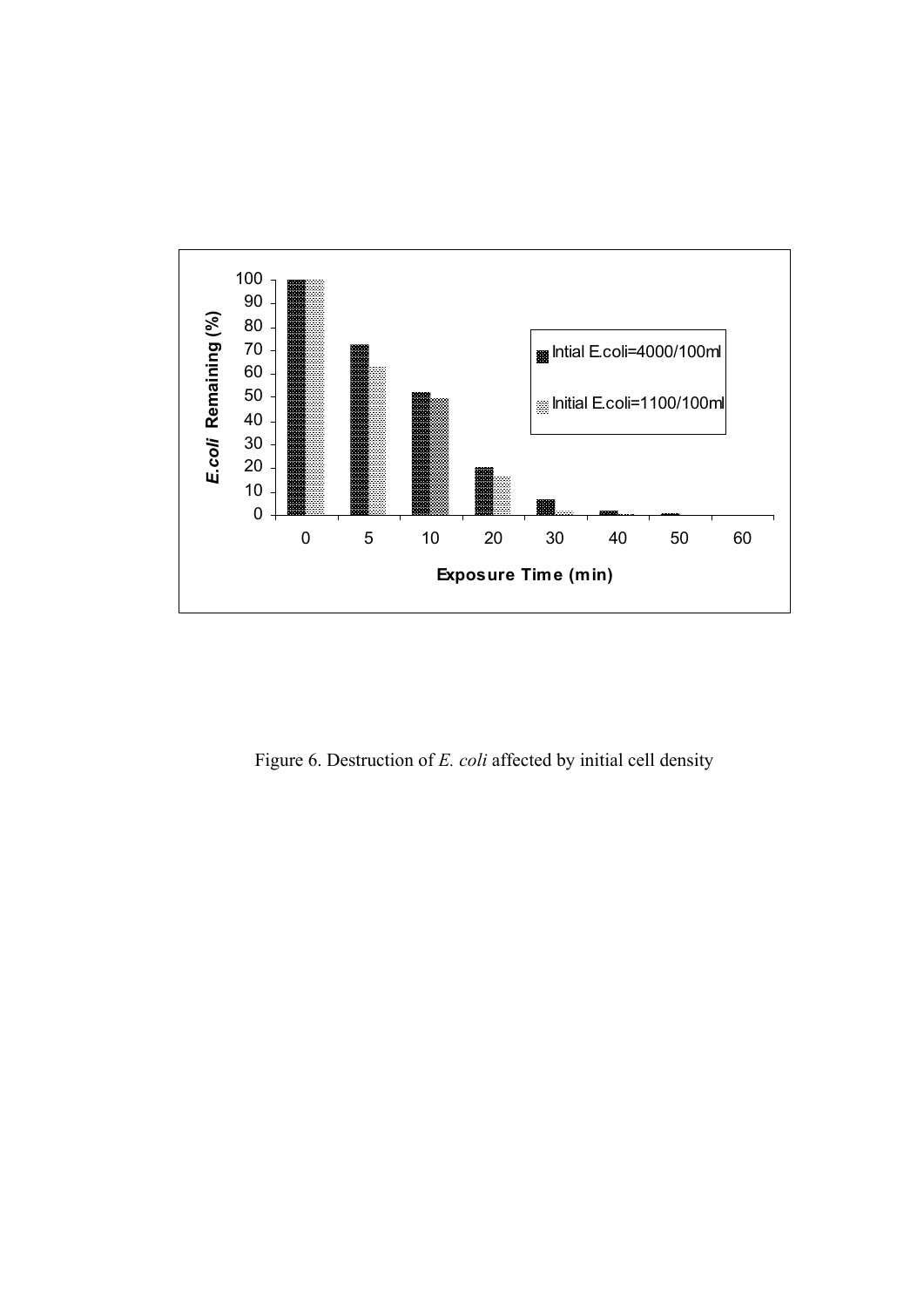

Figure 7. Fitting of experimental data by the kinetic model